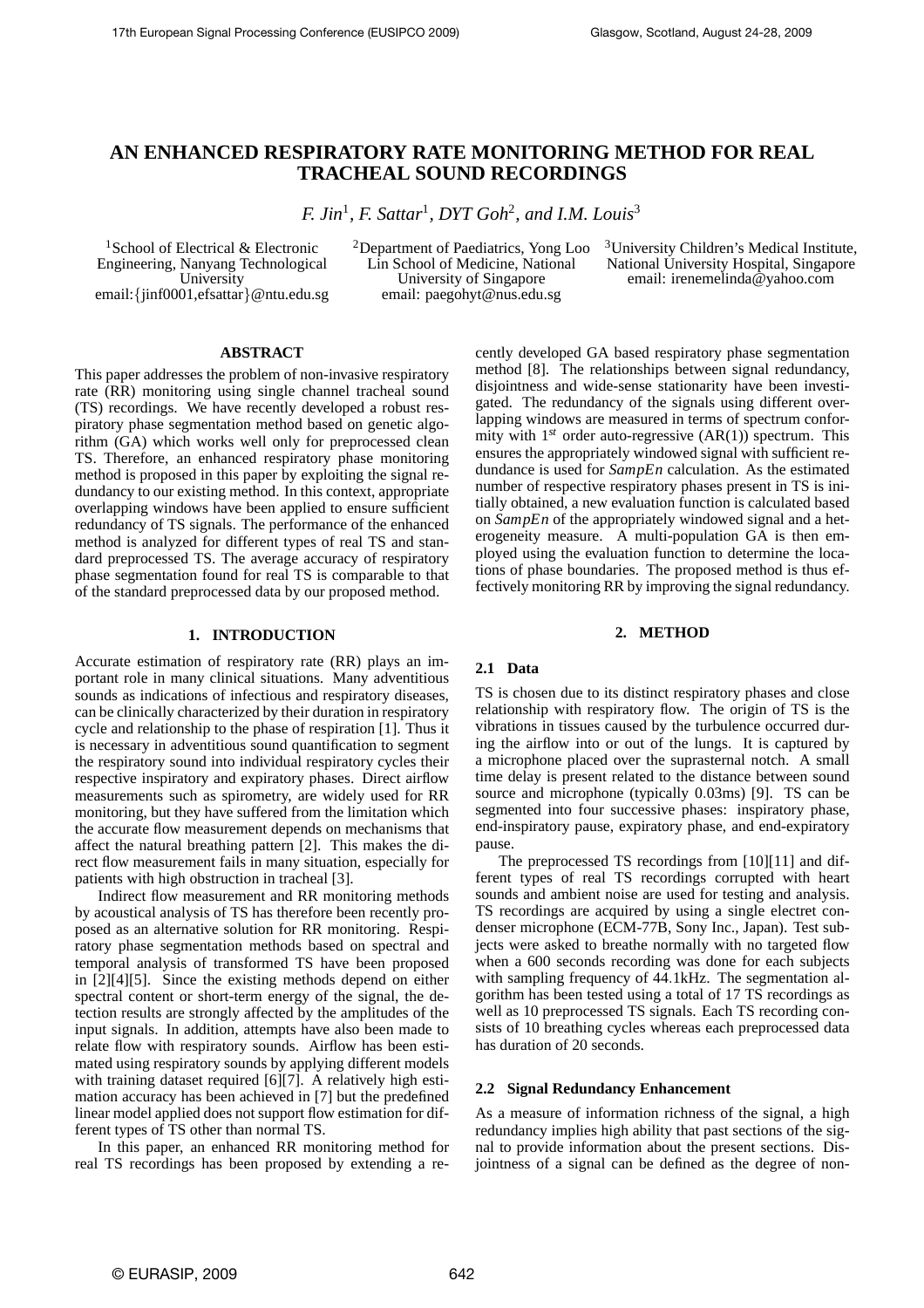overlapping of the signal. As a measure of information richness of the signal, signal with high redundancy results in low disjointness. Since the proposed method is based on GA which works effectively only under high data sufficiency condition, information redundancy has to be ensured or the signal has to be modified for highly disjoint conditions. In this way, redundancy measurement is required as the initial step for the proposed algorithm ensuring the signal to have sufficient redundancy.

In this paper, overlapping technique has been adopted to enhance information redundancy of the signal. It observes that only correct overlapping can produce AR WSS sequence that is highly redundant with low disjointness. The signal is first enframed using a gliding window with different overlapping ratios ranging from 0% to 80%. The spectra of the ensemble average of the frames obtained using different overlapping ratios are calculated. For an input TS signal, the most appropriate overlapping ratio is found by measuring the relative conformity between the obtained spectra and an AR(1) smooth spectrum. The conformity is simply measured in terms of spectral distortion as

$$
D_{ii} = \sum_{k=1}^{k_o} |\Gamma(k) - E_{ii}(k)|^2
$$
 (1)

where *k* is the frequency spacing index  $k = 1, 2, ..., K$ , with  $K = 64$  in this context.  $k_0$  is the band of interest for conformity calculation corresponding to the first spectral peak since  $AR(1)$  is applied here.  $E_{ii}$  refers to the spectrum of the ensemble average of the windowed frames with *iith* overlapping ratio. In this paper,  $ii = \begin{bmatrix} 1 \\ 1 \end{bmatrix}$  refers to overlapping ratio [0% 80%] with step size 5%. Furthermore, Γ representing an AR(1) spectrum, is calculated as a frequency correlation function (FCF) using the expression

$$
\Gamma(k) = \frac{1 - \alpha}{1 - \alpha e^{-j2\pi k/K}}\tag{2}
$$

where  $0 < \alpha < 1$  which is set as  $\alpha = 0.9$  in this paper. The FCF is WSS and depends only on frequency spacing *k*. The conformity test is done iteratively by selecting the overlapping index *ii* with the minimum *Dii*. The corresponding overlapping ratio is used lastly to modify the signal for redundancy improvement.

# **2.3 Sample Entropy**

Sample entropy (*SampEn*) is applied on the appropriately windowed signal to measure the complexity and regularity of time series. *SampEn*( $m, r, N$ ) is chosen as it does not count self-matches of the time series. This ensures the consistency of the measurement and reduces the dependency on the signal length. It is defined as the negative natural logarithm of the conditional probability that a data set of length *N*, having repeated itself within a tolerance *r* for *m* points, will also repeat itself for  $m+1$  points, without allowing self-matches.

For an input signal *u* of length *N*,  $\{u(j) : 1 \le j \le N\}$ forms the  $N - m + 1$  vectors  $x_m(i)$  for  $\{i | 1 \le i \le N - m + 1\}$ , where  $x_m(i) = \{u(i+k) : 0 \le k \le m-1\}$  is the vector of *m* data points from  $u(i)$  to  $u(i+m-1)$ . In this context, only the first  $N - m$  vectors of length  $m$  are considered to ensure that,  $x_m(i)$  and  $x_{m+1}(i)$  are defined for  $1 \le i \le N-m$ . Let  $B^m(r)$  is the probability that two sequences will match for *m* points and  $A^m(r)$  is the probability that two sequences will

match for  $m+1$  points.  $B_i^m(r)$  is defined as  $(N-m-1)^{-1}$ times the numbers of vectors  $x_m(i)$  within *r* of  $x_m(i)$ , where  $1 \leq j \leq N-m$ , and  $j \neq i$  to exclude self-matches. Then  $B^m(r)$ is defined as

$$
B^{m}(r) = (N-m)^{-1} \sum_{i=1}^{N-1} B_{i}^{m}(r)
$$
 (3)

Similarly,  $A_i^m(r)$  is defined as  $(N-m-1)^{-1}$  times the numbers of vectors  $x_{m+1}(j)$  within *r* of  $x_{m+1}(i)$ , where  $1 \leq j \leq$ *N* − *m* and  $j \neq i$ . Then set *A<sup>m</sup>*(*r*) as

$$
A^{m}(r) = (N-m)^{-1} \sum_{i=1}^{N-1} A_{i}^{m}(r)
$$
 (4)

Finally, sample entropy (*SampEn*) is calculated by

$$
SampEn(m,r,N) = -\ln \frac{A^m(r)}{B^m(r)}
$$
 (5)

A low value of *SampEn* reflects a high degree of selfsimilarity in time series. With increasing irregularity, a larger value of *SampEn* is obtained.

# **2.4 Multi-population Genetic Algorithm**

GAs are numerical optimization algorithms operate on a population of strings as a group of potential solutions of a problem [12]. Fitness of each string is calculated in decoded form by applying an evaluation function to measure how good or bad the solutions within the population. At each generation, a new set of solutions are produced by selecting the fittest strings in the problem domain and through the application of the genetic operators such as crossover and mutation.

#### *2.4.1 Initial Population*

In order to detect both start and end locations of each segment, a population of GA is generated with the strings whose length is two times the total number of segments as obtained earlier. A string is real-valued which represents the locations of the candidate segment boundaries in ascending order. Although the binary-coded GAs are the most commonly used representation, a more natural real-valued representation is used in this system to increase the efficiency of GA. Using the real-valued strings, there is no need to convert strings to solution vectors to evaluate their fitness. Thus it would be faster in computation.

#### *2.4.2 Evaluation Function*

In GAs, an evaluation function or fitness function is usually used to evaluate the performance of the strings in the problem domain. In order to obtain accurate boundaries of each segment, an evaluation function is designed using the heterogeneity measure and *SampEn*. This function simultaneously maximize the homogeneity within the segments and heterogeneity among different segments using sample entropy.

In this way, *SampEn* of the original segmenting signal is calculated first to investigate the dynamics. To achieve feasible computational time and to make the proposed algorithm tractable, *SampEn* is calculated on each data set of length 100 (i.e.  $N=100$ ) within a tolerance *r* of  $0.15 \times SD$  for 1 point (i.e. *m*=1). Here, *SD* is the standard deviation of the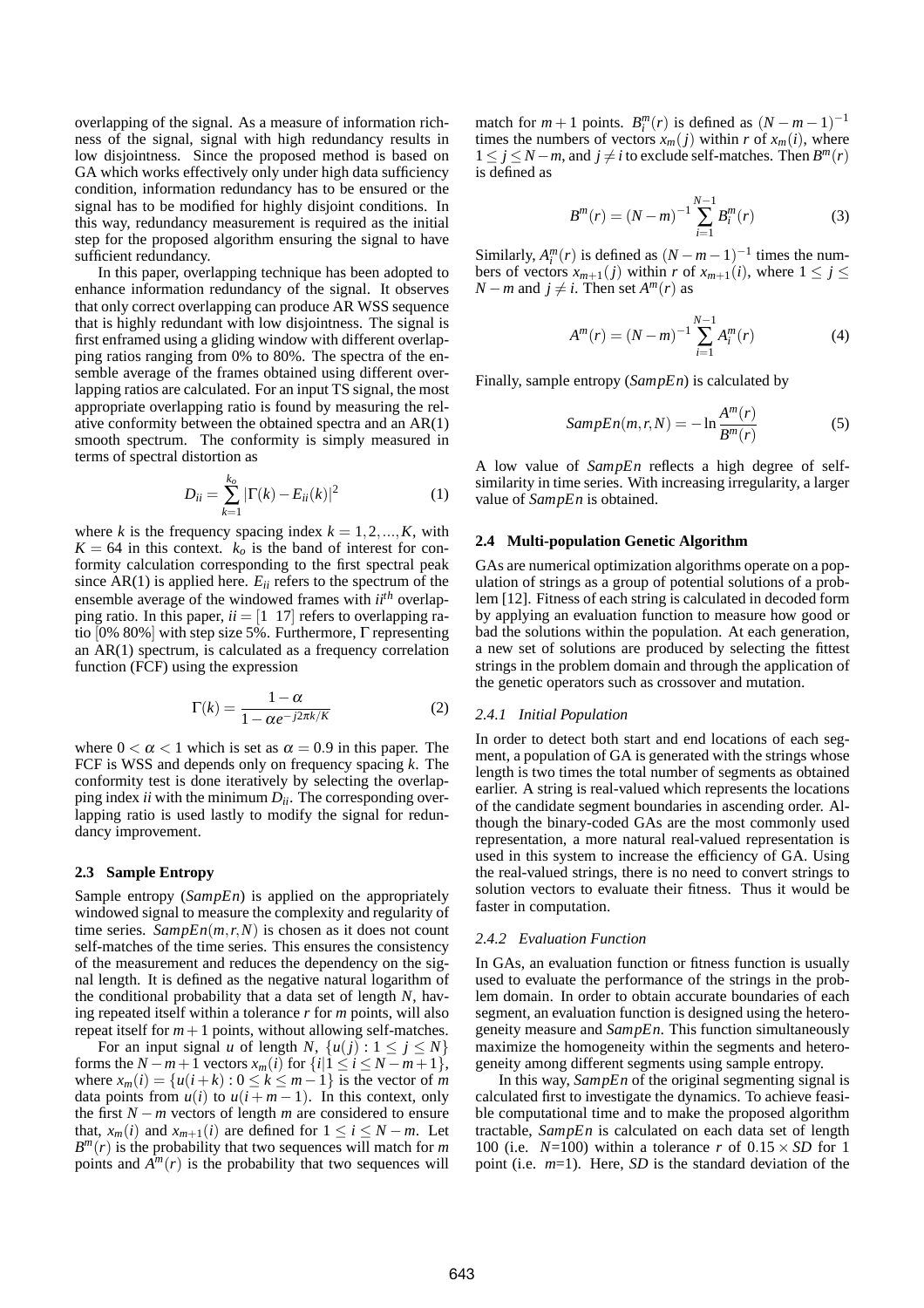data set. Let  $H_w$  be the total within-segment homogeneity and  $H<sub>b</sub>$  denotes the total between-segment heterogeneity, a segmentation evaluation function is defined as

$$
H = \frac{H_b + 1}{H_b + H_w + 1} \tag{6}
$$

where total within-heterogeneity  $H_w$  is defined as

$$
H_w = \frac{\sum_{i=1}^{S} L_i \sigma_i^2}{L}
$$
 (7)

where  $L$  is the total length of the segmented signal,  $L_i$  is the length of  $i^{th}$  segment,  $\sigma_i^2$  is the variance of the *SampEn* of the *i th* segment and *S* is the number of segments in the segmented signal. The between-segment heterogeneity,  $H_b$ , is defined as the average Euclidean distance between the mean value of the *SampEn* of any two adjacent segments.

$$
H_b = \frac{\sum\limits_{(i,j)\in adjacent, i\neq j} ||\mu_i - \mu_j||^2}{ns}
$$
 (8)

where *ns* is the total number of the adjacent segments in the segmented signal,  $\mu_i$  and  $\mu_j$  are the mean value of the *SampEn* of the  $i^{th}$  and  $j^{th}$  segments. *H* becomes one when the internals of all segmented respiratory signals are completely homogeneous.

# *2.4.3 Evolution Procedure*

The proposed algorithm applies the multiple subpopulations approach for the evolutionary process. The initial population is created using 8 subpopulations containing 20 individuals each where each of them can evolve parallelly using *crossover* and *mutation* over generations. At each generation, 90% of the individuals with higher fitness values within each subpopulation are selected for breeding using a *stochastic universal sampling* function which has minimum spread and zero bias. By applying *discrete recombination crossover*, the new offsprings within each subpopulation are produced. In this segmentation method, offsprings are inserted into the appropriate subpopulations depending on *fitness-based reinsertion* with a rate of 0.9. In this multi-population GAs, migration of individuals between subpopulations is performed at every 20 generations with a migration rate of 0.2. After GA iterates for *maxgen* times (here *maxgen*=80), the evolution of this GA stops. The best individual with the maximum fitness value presents the optimized solution for the segments boundaries of the segmented signal.

#### **3. RESULTS AND DISCUSSION**

### **3.1 Redundancy Improvement**

Fig. 1 shows the plots of the spectra  $E_{ii}$  of a windowed wheeze recording with 0%, 50%, and 80% overlapping ratios together with the FCF  $\Gamma$  of the AR(1) model. These plots illustrate the differences in conformity between  $E_{ii}$  and Γ. As seen in Fig. 1, the windowed signal with 50% overlapping window is the one with the closest conformity within the band of interest and thereby is chosen for *SampEn* calculation as well as the following GA-based phase segmentation.

With 0% overlapping, the energy spreading in spectral domain is not sufficient implying disjointness and information insufficiency in temporal domain. While with 80% overlapping ratio, the high decimation effect causes severe aliasing for which extra spectral peaks are warped back to distort the spectrum heavily.

Therefore, high redundancy in time has been introduced by applying highly overlapping window to the signal. This implies energy spreading towards higher frequency so that spectral overlapping is less likely to occur. Then the information redundancy in spectral domain becomes insufficient. However, increasing spectral redundancy suffers from the reduced temporal resolution. Thereby a compromise needs to be taken in order to balance between temporal and spectral redundancy by choosing appropriate overlapping ratio in windowing. Furthermore, compared to non-tonal signal (such as normal TS), a highly redundant tonal type signal like wheeze/stridor is less likely to induce significant frequency spreading. Therefore, time resolution should be favored by increasing the overlapping ratio for wheeze/stridor.



Figure 1: Frequency correlation function Γ for AR(1) model and spectra of the ensemble average of the frames  $E_{ii}$  of a wheeze recording with 0%, 80%, and 50% overlapping windows.

# **3.2 Performance Analysis**

Table 1 presents the performances of the proposed segmentation method on both the preprocessed data from [10][11] and the real TS recordings. Mean and standard deviation  $(\mu \pm \sigma)$  for estimation error between actual respiratory phase locations identified by highly experienced doctors and the estimated phase locations by the proposed method are calculated. While the estimation error  $\varepsilon$  is defined as

$$
\begin{cases}\n\varepsilon_{start} &= \frac{1}{JS} \sum_{j=1}^{JS} | \frac{P_{est}^{js} - P_{std}^{js}}{D_{std}^{js}} | \\
\varepsilon_{end} &= \frac{1}{JE} \sum_{j=1}^{JE} | \frac{P_{est}^{je} - P_{std}^{je}}{D_{std}^{je}} | \\
\varepsilon &= \frac{\varepsilon_{start} + \varepsilon_{end}}{2}
$$
\n(9)

where  $\varepsilon$  is the percentage errors for starting/end positions of each respiratory phases respectively, with *JS*/*JE* representing the total number of starting/end points where  $J = \frac{JS + JE}{2}$ . Also,  $P_{est}^{js/je}$  are the starting/end positions of the  $j^{th}$  respiratory phase identified by the proposed method and  $P_{std}^{js/je}$ are those identified by the doctors.  $D_{std}^{js}$  is the same as  $D_{std}^{je}$ which is defined as the duration of the  $j<sup>th</sup>$  respiratory phase.